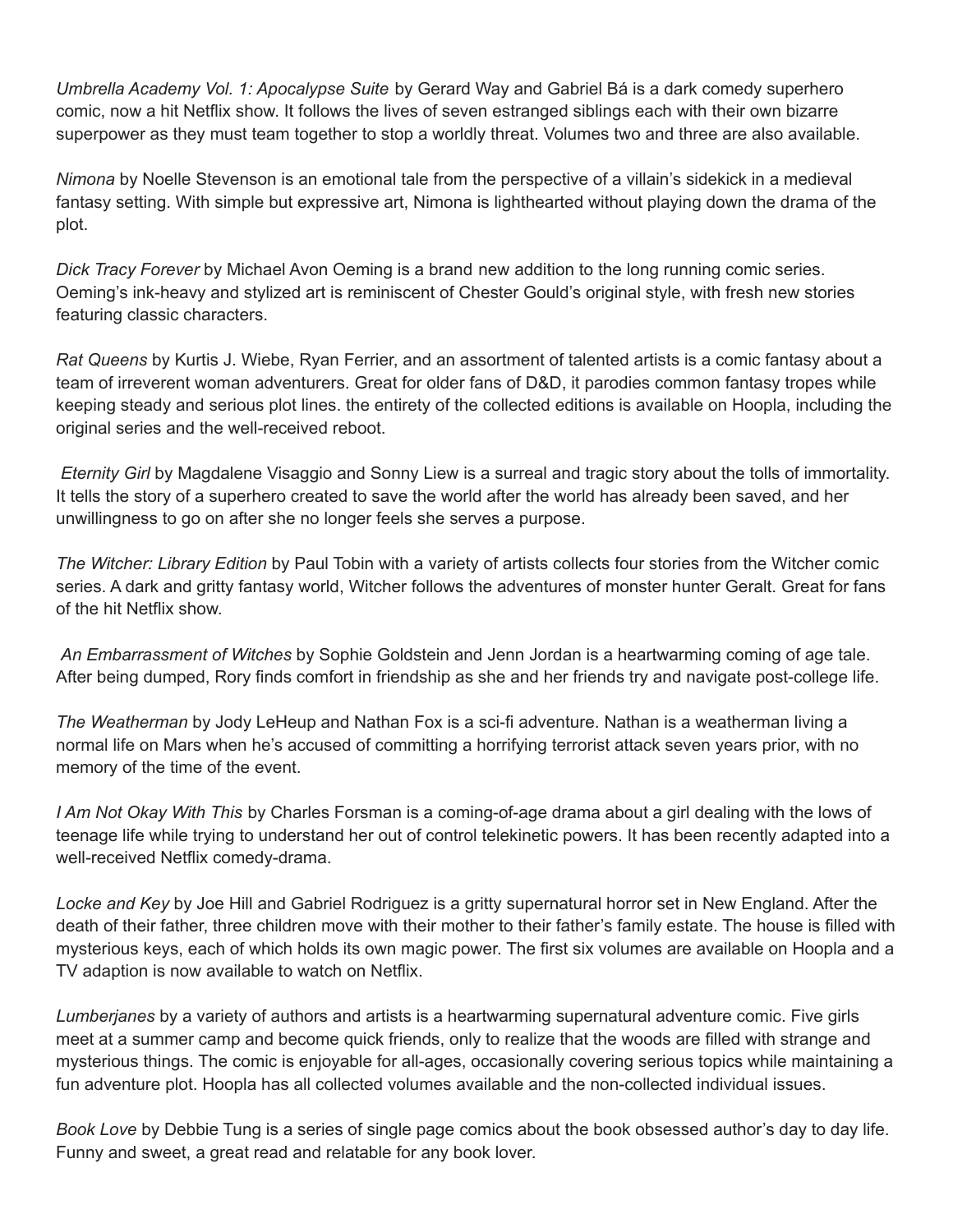*Star Pig* by Delilah S. Dawson and Francesco Gaston is a sci-fi adventure comic about a teenager who becomes stranded in space, only to be saved by a giant pink tardigrade. Colorist Sebastian Cheng lights up the series with bold colors that accent the bizarre adventures the protagonists go on.

*Snow, Glass, Apples* by Neil Gaiman and Colleen Doran is a horror retelling of the Snow White fairytale. The Queen tells the tale of her horrifying stepdaughter and the terrors she brings to the Queen's life and her kingdom.

*Invisible Kingdom* by G. Willow Wilson and Christian Ward is a science fiction drama about a nun who betrays her vows and goes on the run with a fighter pilot in order to expose a conspiracy between a mega corporation and major religion.

*Descender* by Jeff Lemire and Dustin Nguyen is a science fiction drama set in a universe that has banned androids. A young robot named Tim-21 must fend for his life while discovering things about his past. Both the Descender series and it's sequel, Ascender, are available on Hoopla.

*Ghosted in L.A.* by Sina Grace and Siobhan Keenan is a slice-of-life supernatural comedy. After her boyfriend moves to L.A., Daphne decides to attend college nearby. When he dumps her a week after she moves near, she runs off in a rage and discovers an abandoned mansion filled with spirits, willing to let her stay there if she helps them with unsolved business. Siobhan Keenan's art pairs well with Cathy Le's bright colours.

*My Favorite Thing is Monsters* by Emil Ferris is a horror-mystery set in 1960s Chicago. Told from the diary of a teenage girl, she investigates the death of her neighbor. The story is shown through a nonlinear narrative diary, mixing the real events of her life with classic horror inspired illustrations.

*Heavy Vinyl* by Carly Usdin and Nina Vakueva is a comedy about a teenage girl named Chris who begins work at her dream job, only to soon discover her coworkers are part of a secret teen girl fight club. She joins them to help find a missing rockstar and uncovers a conspiracy in the process. Heavy Vinyl is lighthearted and fun, with bright colors and a compelling plot.

*Coffin Bound* by Dan Watters and artist Dani is a surreal horror-action story about a young woman named Izzy who, after being marked by a deadly entity, decides to "unlive" - retrace her steps and erase any impact she left on the Earth.

*Pretty Deadly* by Kelly Sue DeConnick and Emma Ríos is a dark western about a girl named Ginny raised by Death, and her search to get revenge on the man who caused her mother's death. Meanwhile, the man Ginny hunts is on the run to protect a prophetic child from her destiny to destroy the concept of death itself.

*Primer* by Jennifer Muro, Thomas Krajewski, and Gretel Lusky is a superhero comedy about a disruptive preteen artist who finds the perfect foster parents - an artist and a scientist. When she finds a locked briefcase in her foster mother's room containing paint vials, she quickly realizes each pigment grants her a new superpower when painted on her skin.

*The Old Guard* by Greg Rucka and Leandro Fernandez tells the story of a group of immortals led by an ancient warrior woman named Andy, working as mercenaries while trying to keep their anonymity. When the secret is out and two of the team are kidnapped, the remaining members team up with a newly found immortal to rescue them. Heavily stylized without taking away from the intensity of the story, Now a Netflix movie starring Charlize Theron.